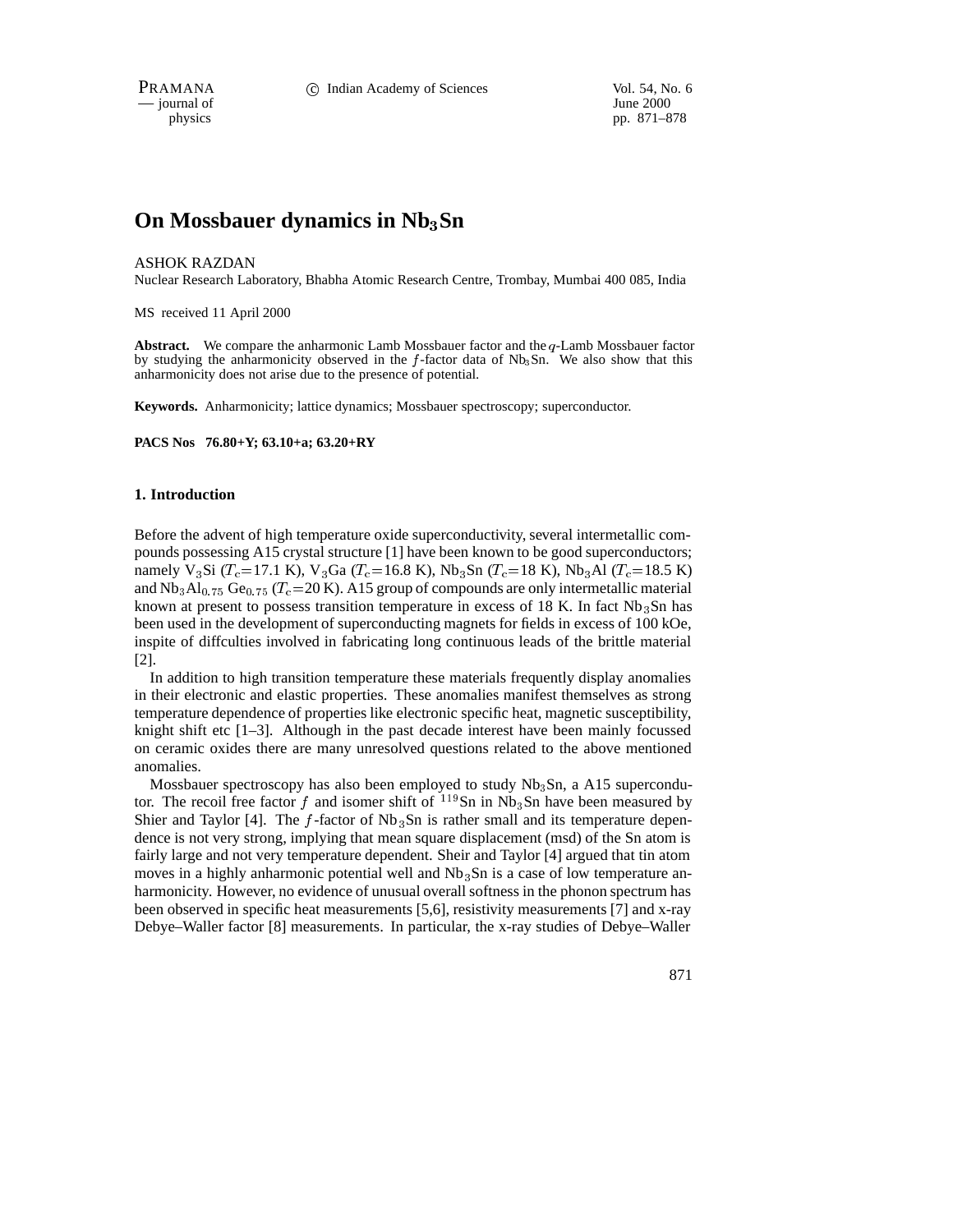#### *Ashok Razdan*

factor of Sn in Nb3Sn by Vieland [8] yield values of msd of Sn atoms which are about half the values derived from Mossbauer experiments. The msd of the Sn atom evaluated from X-ray studies show a normal temperature dependence and can fit with Debye temperature  $\theta_{\rm D}$  = 262 K for Sn atom and  $\theta_{\rm D}$  = 318 K for Nb atoms [8]. The X-ray results are supported by calculations based on the elastic constant [9]. Earlier Hearne *et al* [10] made a precision recoil free measurement of Sn atom in Nb 3Sn and compared the Mossbauer data obtained by all experiments. Although these measured values of the data disagreed with each other yet all the measured values pointed towards the presence of pronounced anharmonicity in  $Nb<sub>3</sub>Sn$ . The discrepancy, that of x-ray data pointing towards a harmonic solid whereas Mossbauer data pointing towards an anharmonic solid has been attributed to the sensitivity of the Mossbauer technique to anharmonic contributions due to higher order terms [10]. It has been argued that anharmonicity is an essential feature of both intermetallic [18,19,24] and metal oxide supercondutors [20–23].

In this paper our first aim is to show that anharmonicity experienced in  $Nb<sub>3</sub>Sn$  Mossbauer data may not arise due to the presence of any potential. In order to do so we reanalyse the experimental  $f$  factor data of  $Nb<sub>3</sub>Sn$  to look for presence of anharmonicity in the Mossbauer data at high temperatures also and study its temperature dependence. Our second aim is to study comparison between conventional anharmonic Lamb Mossbauer factor and q Lamb Mossbauer factor on the same experimental f factor data of Nb  $_3$ Sn. Earlier  $q$  Lamb Mossbauer factor has been used [16] to study anharmonicity in antimony and prussian blue analogues. Thus apart from studying anharmonicity in  $Nb<sub>3</sub>Sn$ , our interest also lies in studying the physics behind the q structures and hence look for similarities (if any) between parameter q and anharmonic coefficient  $\epsilon$ .

## **2. Theory**

<sup>q</sup>-Bosonic algebra has found wide range applications in nuclear physics, molecular physics, non-linear optics ([26], and refrences therein). Its application in condensed matter physics include derivation of q specific heat. It has been argued that parameter q in <sup>q</sup>-specific heat is a measure of degree of anharmonicity [25]. In recent studies [27] it has been shown that specific heat measurements in <sup>4</sup>He superfluid can be explained only if phonons follow <sup>q</sup>-deformation algebra. <sup>q</sup>-Harmonic oscillator Hamiltonian can be written as [14,15]

$$
H = \frac{1}{2}\hbar\omega(a^+a + aa^+),\tag{1}
$$

where  $a^+$  and a are q-creation and q-annihilation operators which satisfy the commutation relations

$$
aa^+ - qa^+a = 1. \tag{2}
$$

<sup>q</sup> defines the quantum deformation of the Bose operators. We have used a square bracket as the q-number. For any number, say  $n$ , the q-number is defined by

$$
[n] = \frac{(q^n - (1/q)^n)}{(q - (1/q))}.
$$
\n(3)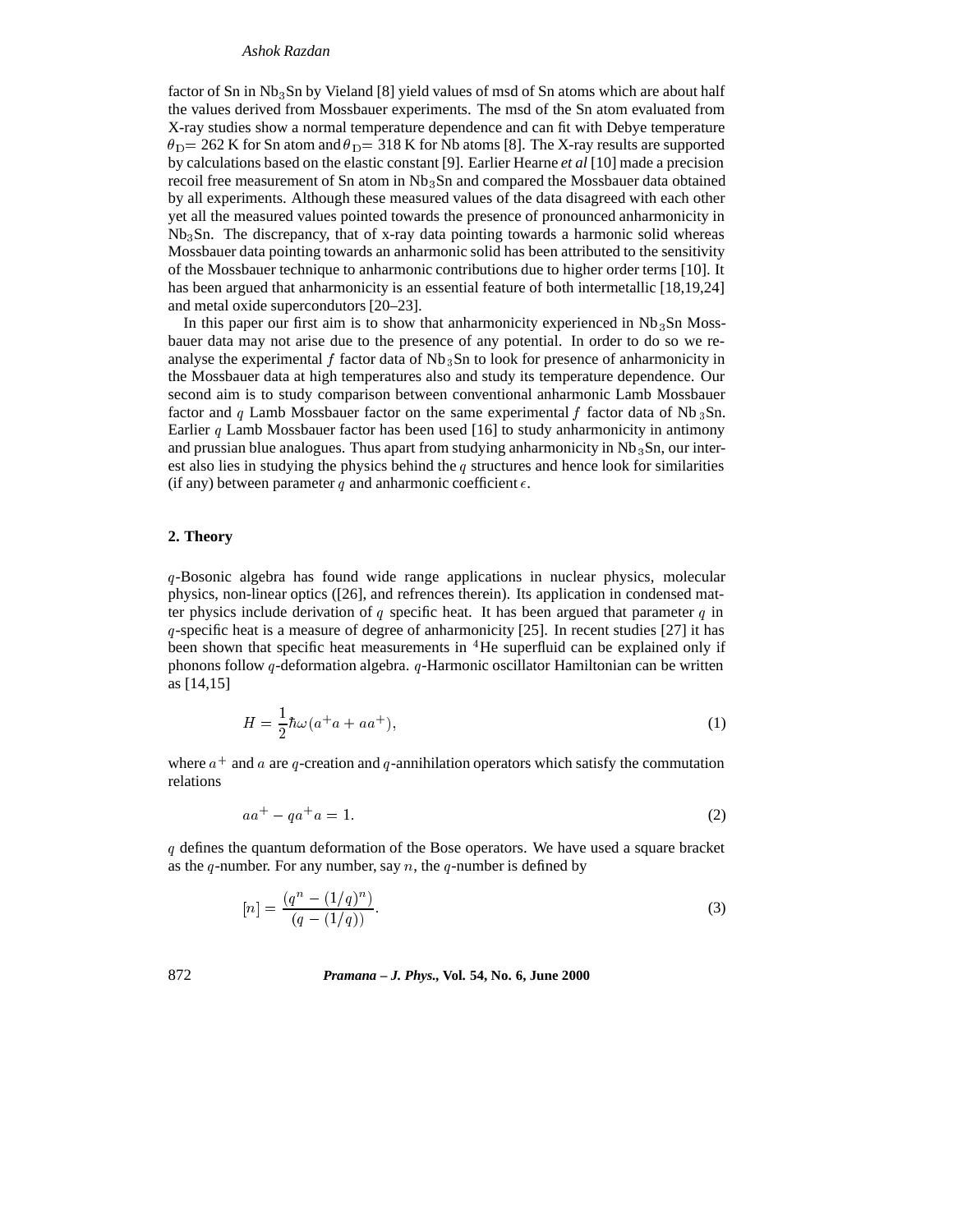Equation (3) holds for  $q > 1$ . q Lamb Mossbauer factor can be written as [16]

$$
f = \exp\left\{-\frac{E_{\gamma}^{2}}{3mc^{2}} \int_{0}^{\omega_{\text{max}}} \left(\frac{1}{2} + n_{q}\right) 9\left\{\frac{\hbar}{k}\right\}^{3} \frac{\omega_{i}^{2}}{\theta_{\text{D}}^{3}} \frac{d\omega_{i}}{\hbar \omega_{i}}\right\},\tag{4}
$$

where

$$
n_q = \frac{\sum_{n=0}^{\infty} \frac{1}{2} \{ [n+1] + [n] - 1 \} \exp \left\{ -\frac{1}{2} x \{ [n+1] + [n] - 1 \} \right\}}{\sum_{n=0}^{\infty} \exp \left\{ -\frac{1}{2} x \{ [n+1] + [n] - 1 \} \right\}}
$$

and  $x = \hbar \omega / kT$ ,  $\hbar \omega_{\text{max}} = k\theta_{\text{D}}$ . Earlier eq. (4) has been numerically solved for q being real and positive. It has been shown (figure 1 of ref. [16]) that parameter q decides the shape of the  $f$ -factor.

## **3. Conventional approach**

Maradudin and Flinn have derived a relationship which describes the effect of anharmonicity on the recoil free factor f. This relationship is given as  $[12,13]$ 

$$
\ln f = -\frac{6RT}{\theta_D^2} \left( 1 + \epsilon T + \cdots \right). \tag{5}
$$

In eq. (5) R is the recoil energy of the nucleus,  $\epsilon$  is the anharmonic coefficient and  $\theta_D$  is the Debye temperature. For <sup>57</sup>Fe nucleus,  $R = 22.6$  K. The anharmonic coefficient  $\epsilon$  can be theoretically calculated by using Maradudin and Flinn theory. Experimentally  $\epsilon$  can be measured from recoil free factor versus temperature curves. Steyart and Taylor [12] have compared theoretically calculated values and measured values of  $\epsilon$  (by using eq. (5)) of  $57$ Fe nucleus in various host systems like Ir, Pt, Pd, Au, Ti, etc. Equation (5) holds for temperature  $T \ge 50$  K for Debye temperature  $\theta_{\rm D} = 300$  K.

In figure 1 we have plotted recoil free factor as obtained from eq. (4) for different values of q but for fixed value of Debye temperature  $\theta_{\rm D}$  =300 K. It is evident from figure 1 that as the value of Debye temperature increases, recoil free fraction decreases. Again in figure 1 we have also plotted eq. (5) (anharmonic Lamb Mossbauer factor) for the same value of the Debye temperature ( $\theta_{\rm D} = 300$  K) but for different values of anharmonic coefficient  $\epsilon$ . It is clear from figure 1 that both  $q$  and  $\epsilon$  affect  $f$  factor in similar manner i.e. larger the value of q or  $\epsilon$ , larger is their effect on f factor and vice versa. Again it is important to note that value of  $\epsilon$  needed to affect the change in f factor depends on the value of Debye temperature i.e. larger the value of Debye temperature, larger is the value of  $\epsilon$  needed to affect the nature of f factor and vice versa. This is also true of q parameter [16]. Thus anharmonic coefficient shares a similar relationship with Debye temperature as parameter  $q$  does. This behaviour points towards a qualitative (if not quantitative) but important similarity in the nature of q and  $\epsilon$ . Anharmonicity affects the recoil free factor  $f$  (-ln f) by decreasing (increasing) it more rapidly than in the case of a normal Debye solid which is also evident from figure 1.

*Pramana – J. Phys.,* **Vol. 54, No. 6, June 2000** 873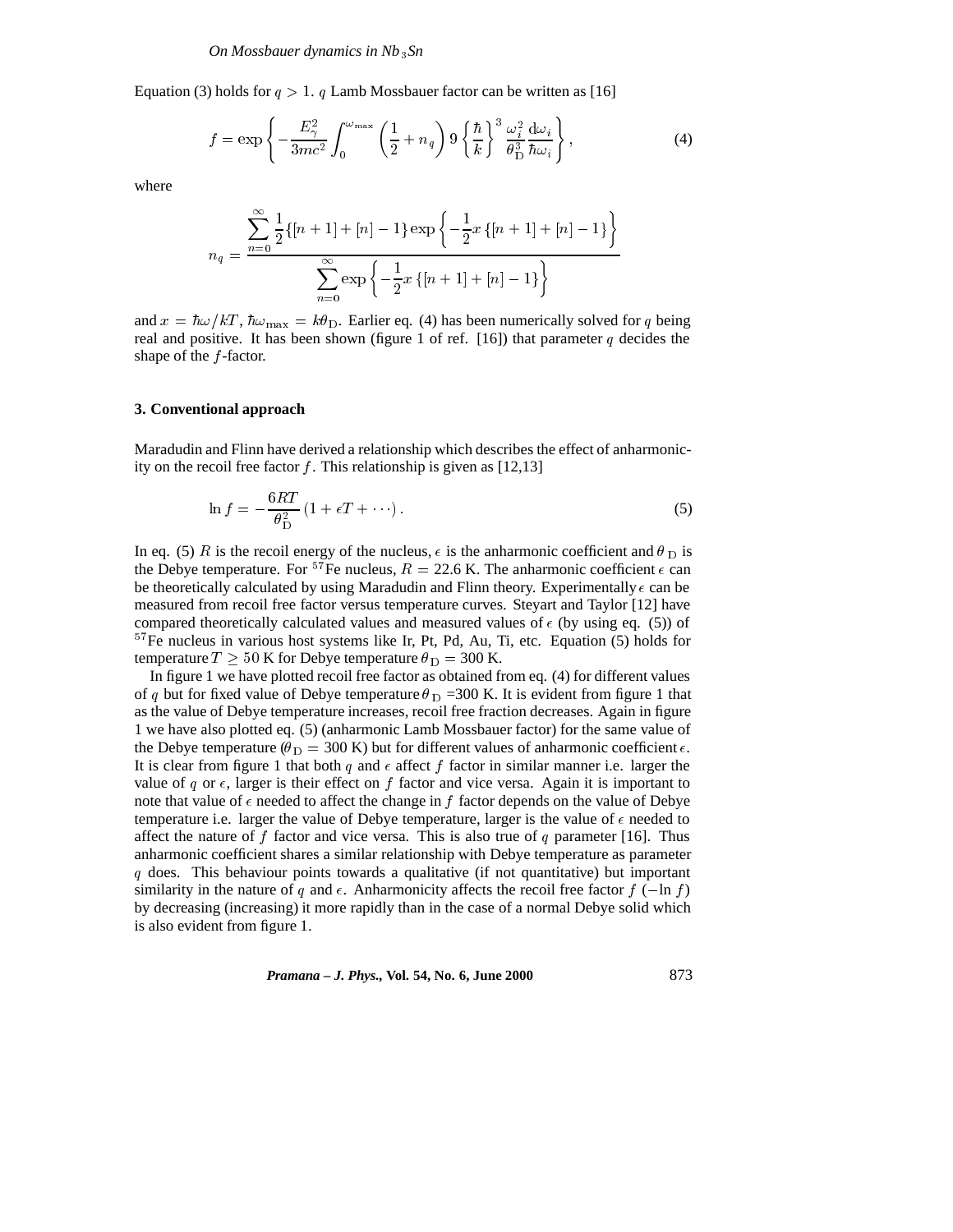

**Figure 1.** <sup>q</sup> Lamb–Mossbauer factor and anharmonic Lamb Mossbauer factor versus temperature for fixed value of Debye temperature  $\theta_{\rm D} = 300$  K but for different values of q parameter: (a1)  $q = 1.1$ , (b1)  $q = 3.0$ , (c1)  $q = 50.0$ , and different values of anharmonic coefficient  $\epsilon$ : (a2)  $\epsilon = 0.001$ , (b2)  $\epsilon = 0.01$ , (c2)  $\epsilon = 0.1$ .

## **4. Results**

Absolute values of Sn recoil free factor in the A15 superconductor,  $Nb<sub>3</sub>Sn$ , have been reported [11]. We are using this published data as experimental inputs in this paper. The experimental recoil free factor data shown in figure 1 of ref. [11] is normalized at 77 K. We have multiplied the data obtained from figure 1 of ref. [11] by 0.375 (which is recoil free factor at 77 K) to denormalize it to make it compatible with other measurements [10]. The results are shown in figure 2 in which we have plotted recoil free factor  $(-\ln f)$ versus temperature for fixed value of Debye temperature equal to 300 K [11] but for various values of  $q$ -parameter. This is the same value of Debye temperature which has been obtained from x-ray Debye–Waller factor measurements of Nb 3Sn. The hollow squares in figure 2 represent experimental data. It is clear from this figure that the temperature dependence of experimental values is very weak even at higher temperatures suggesting the apparent temperature dependence of Debye temperature. Fitting conventional Lamb Mossbauer factor is not possible because each experimental data value corresponds to recoil free factor curve for different values of Debye temperature. This apparent temperature dependence of Debye temperature reflects anharmonicity. It is evident from figure 2 that with the decrease in temperature, the value of  $q$  corresponding to different curves increases. Values of parameter  $q$ , corresponding to the curves of figure 2 which fit to the experimental data have been plotted against temperature in figure 3. Again figure 4 has been obtained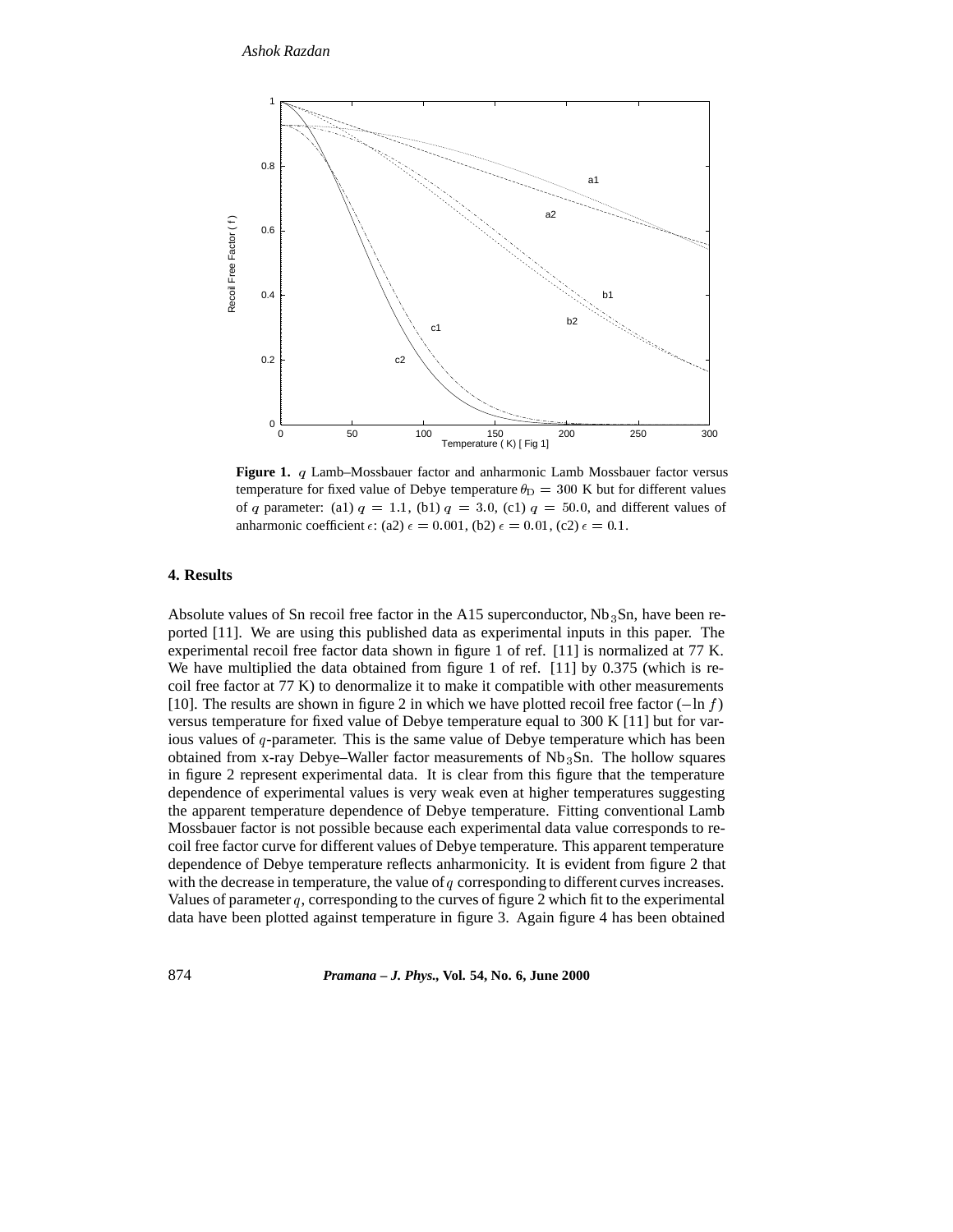

**Figure 2.** The temperature dependence of qf-factor (-ln f) for Debye temperature  $\theta_{\text{D}} =$ 200 K for various values of  $q$  : (1)  $q = 23.0$  (2)  $q = 9.0$ , (3)  $q = 6.5$ , (4)  $q = 4.75$ , (5)  $q = 3.74$ , (6)  $q = 3.20$ , (7)  $q = 2.7$ , (8)  $q = 2.0$  (9)  $q = 1.65$ , (10)  $q = 1.30$ .



**Figure 3.** This figure depicts values of parameter  $q$  (of various curves of figure 2, which fit to the experimental data) against temperature.

*Pramana – J. Phys.,* **Vol. 54, No. 6, June 2000** 875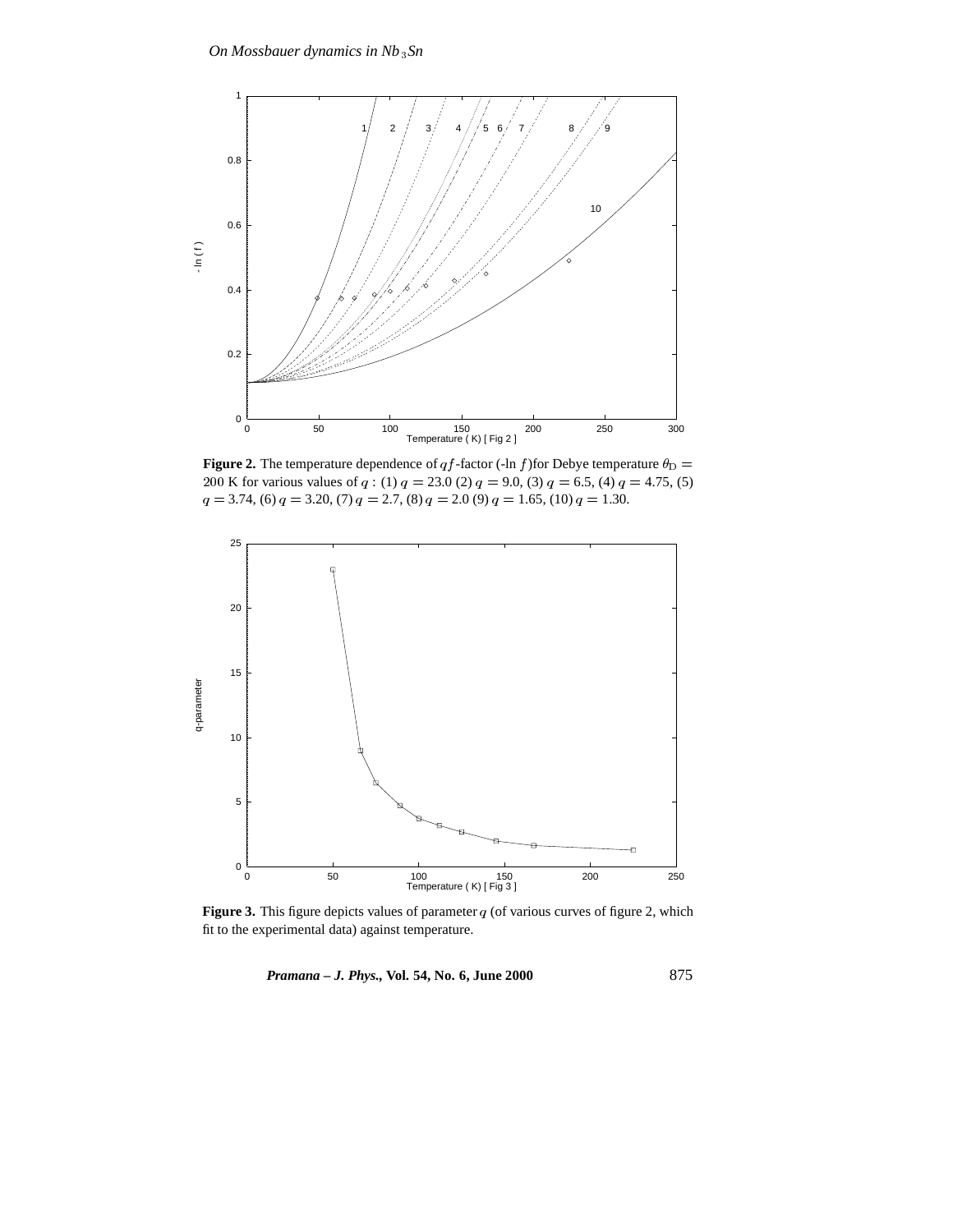# *Ashok Razdan*

by using anharmonic Lamb Mossbauer factor for Debye temperature  $\theta_D = 300$  K but for different values of anharmonic coefficient  $\epsilon$ . The hollow squares represent experimental data. The values of  $\epsilon$ , corresponding to the curves of figure 4 which fit to the experimental data have been plotted against temperature in figure 5. It is clear from figures 3 and 5 that anharmonicity is present even at high temperature and becomes maximum at low temperature because all the experimental data fits for  $\epsilon \neq 0$  (or  $q \neq 1$ ). The case  $\epsilon = 0$  (or  $q = 1$ ) corresponds to a harmonic solid. Thus in this study we have shown that anharmonicity in Nb3Sn is temperature dependent on nature and increases gradually with the decrease of temperature.

## **5. Discussion**

Earlier it had been argued that unusual behaviour of Mossbauer data of  $Nb<sub>3</sub>Sn$  is a case of low temperature anharmonicity due to the presence of an anharmonic potential. But no model of potential has been actually fitted to the experimental data, however some suggestions on the nature of potential have been made [11]. Again, there has been no discussion as to why low temperature anharmonicity (if due to potential) should be unique only to  $Nb<sub>3</sub>Sn$ ? In this paper we have shown that it is not possible to fit conventional anharmonic Lamb Mossbauer factor to the experimental f factor data (of Nb  $_3$ Sn) for a single value of anharmonic coefficient  $\epsilon$ . The anharmonic coefficient  $\epsilon$  can be theoretically



Figure 4. This figure depicts recoil free factor (-ln f) for fixed value of Debye temperature  $\theta_D = 300$  K but for various values of anharmonic coefficients  $\epsilon$ : (1)  $\epsilon = 0.08$ , (2)  $\epsilon = 0.042$ , (3) $\epsilon = 0.03$ , (4)  $\epsilon = 0.021$ , (5)  $\epsilon = 0.016$ , (6)  $\epsilon = 0.013$ , (7)  $\epsilon = 0.0095$ , (8)  $\epsilon = 0.0065$ , (9)  $\epsilon = 0.0047$  (10)  $\epsilon = 0.002$ .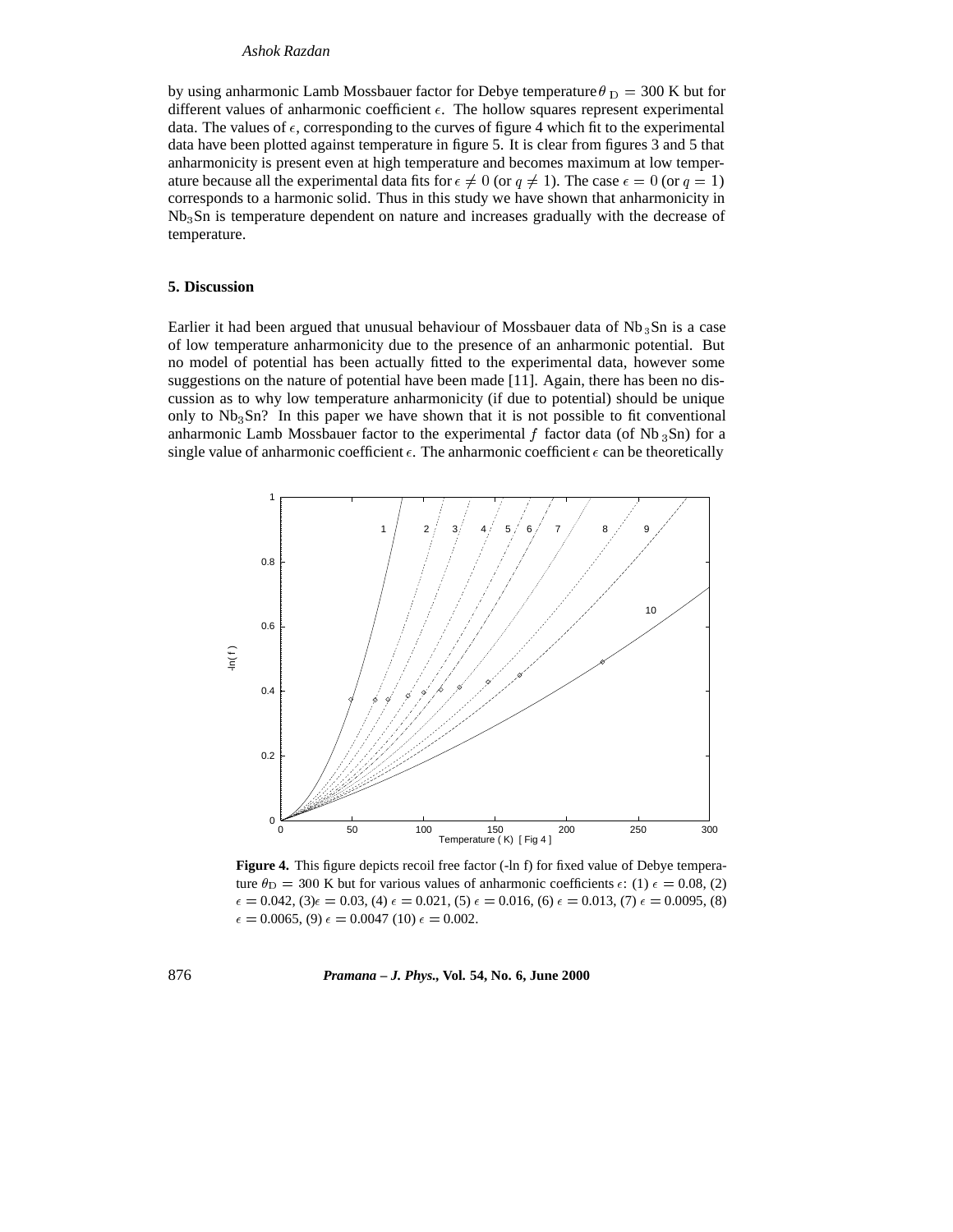

**Figure 5.** This figure depicts values of parameter  $\epsilon$  (of various curves of figure 4, which fit to the experimental data) against temperature.

calculated by using Maradudin and Flinn theory for a given potential  $\phi(r)$ . So, for any typical value of  $\epsilon$ , there is a corresponding potential  $\phi(r)$ . This apparent temperature dependence of anharmonic coefficient  $\epsilon$  should mean that Mossbauer atoms experiences different potentials at different temperatures. But it is difficult to assume that nature of potential  $\phi(r)$  will change with temperature. Hence it may not be possible to consider potential as a reason for anharmonicity observed in Nb<sub>3</sub>Sn.

The origin of anharmonicity and other anomalies in the  $Nb<sub>3</sub>Sn$  have been discussed in a recent paper [17] and have been attributed to the presence of sublattice relaxation. It has been argued that at high temperatures thermal motions wash away the structure of A15 superconductor and as the temperature is lowered sublattice relaxation sets in. This sublattice relaxation arises due to the internal strain and increases gradually as the temperature is decreased. The strongest instability has been observed in  $Nb<sub>3</sub>Sn$  system among all A15 superconductors. Sublattice relaxation sets in at temperature  $T \gg 0$  and gradually increases as the temperature is lowered, becoming maximum at 0 K.

In the present studies we have shown that  $f$  factor data of  $Nb<sub>3</sub>Sn$  can not be explained on the basis of potential. Again we have shown that anharmonicity is maximum at lower temperatures and gradually decreases as the temperature increases i.e. anharmonicity in Nb3Sn is temperature dependent. Our results compliment the above mentioned studies.